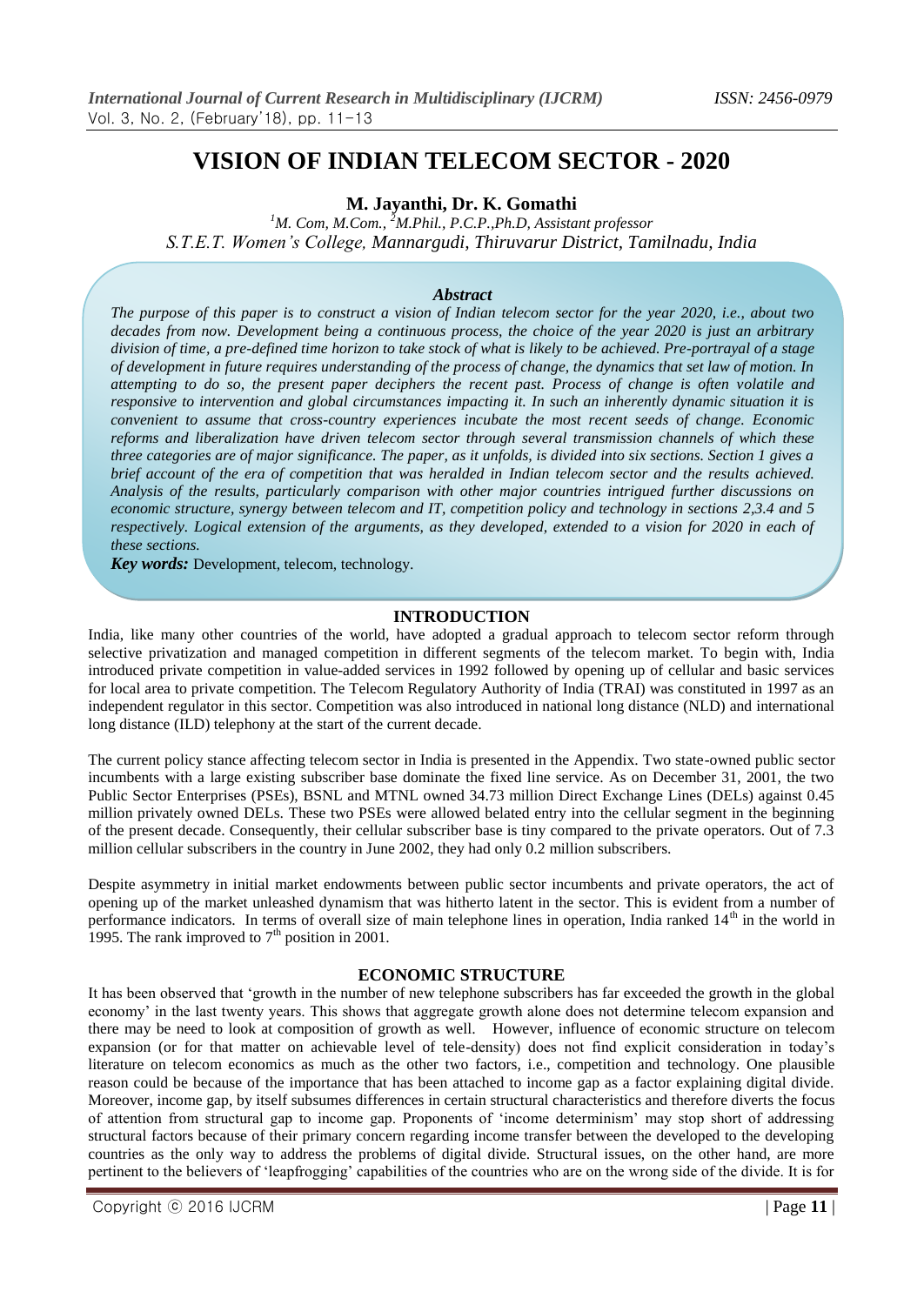them that the present paper goes on to prove that the effectiveness of direct promotion of telecommunications as a complementary policy to overall macroeconomic reforms will be determined in an important way by how structural issues in the economy are addressed.

In the first place, it is noteworthy that there are countries with per capita income less than that of India but with higher tele-density. As for instance, Bolivia had per capita income of US\$ 2380 in 2000 compared to US\$ 2390 for India. Bolivia's tele-density was 6.05 in that year against 3.20 for India. Moldova had a tele-density of 13.33 with a per capita income of US\$ 2240. Georgia, with a per capita income of US\$ 2470 had a much higher tele-density of 13.86. Though Ecuador had a little higher per capita income of US\$ 2920 compared to India, tele-density was significantly higher at 10.00. It was also noted that these countries had either more equitable income distribution than India (measured in terms of percentage of population living on less than \$2 a day) or had a higher weightage of value added by the service sector in the Gross Domestic product (GDP) or both.

## **TELECOM AND IT**

The vision of telecommunications in 2020 is a vision of information society built on an edifice where IT and telecommunications merge. Rapid technological convergence has already implied a symbiotic overlap between the development strategies of IT and telecommunications. Part of today's IT is 'telecom writ large', it flourishes on the telecom-network and in turn permits modern day telecommunications to use sophisticated IT-software. Hardware is a common platform for both IT and telecom.

There is a legacy vision derived from export-success of India's software that has given rise to optimism regarding India's growing pre-eminence in global IT canvas. Such a vision builds on a much larger vision of all round development of IT that pervades wide cross-section of Indian economy and society. Deeper analysis shows that there is need for a comprehensive IT development strategy to ensure India's durable presence in the global software market. As discussion in the subsequent paragraphs will show, 'enclave' type development of software with exclusive focus on export can not bring about desired benefits if such a strategy ignores the linkages between export and the domestic market. Vision 2020, therefore, is a much larger vision.

First, it is to be appreciated that foreign exchange contribution of software export net of import of hardware is roughly fifty per cent. Net foreign exchange contribution will increase if India is able to develop a strong base of hardware fastest growing segment of the global IT market consisting of software packages and software products. India's close competitors, on the other hand, have achieved greater success through diversification of exports with software packages. There is, therefore, need for India to climb value chain with more innovative software products in the international market. This is possible when India is able to broad-base the development of IT with a strong and large domestic market supporting innovation and its diffusion along with the growth of component manufacturing base. Appropriate synergy between the domestic and export market will be key to enduring success of Indian IT sector in overseas market and development of state-of-the art telecom infrastructure is a prerequisite to both.

Finally, development of human resources through IT education, training and skill development is fundamental to the whole process.

In India, TRAI Act was amended in January 2000, to remove some of the shortcomings observed earlier. The legislation aimed at, *inter alia*, protection of interests of service providers and consumers of telecom sector. With this amendment, recommendatory functions were separated from enforcement functions. A separate Telecom Disputes Settlement and Appellate Tribunal (TDSAT) was set up with both original and appellate jurisdiction. It became mandatory for the central government to seek prior recommendations of the TRAI before introduction of new services. TRAI's power to issue directions was restricted to only its enforcement functions. Direct appeal to the Supreme Court of India against an order of TRAI was provided for. Thus, neutrality of Indian telecom regulatory regime was ensured through reliance on multiple agencies for conflict resolution. TRAI had a proven record of maintaining neutrality. It had challenged several decisions of the Government of India.

## **CONCLUSIONS**

LDCs are experiencing fastest growth in telecom network. In the mid-90s, growth in total telephone subscribers per 100 inhabitants of the LDCs surpassed that of the developed countries. In 2001, LDCs surpassed emerging countries achieving the distinction of fastest among the three. Given the relationship between telecom expansion and growth, there is hope for narrowing down of digital-divide, provided, LDCs are able to sustain growth momentum in the long run. The vision is no doubt optimistic. It has been cited that some twenty years ago Tokyo had more telephones than the whole of African continent whereas today Africa has more than twice the number of main telephone lines than that of